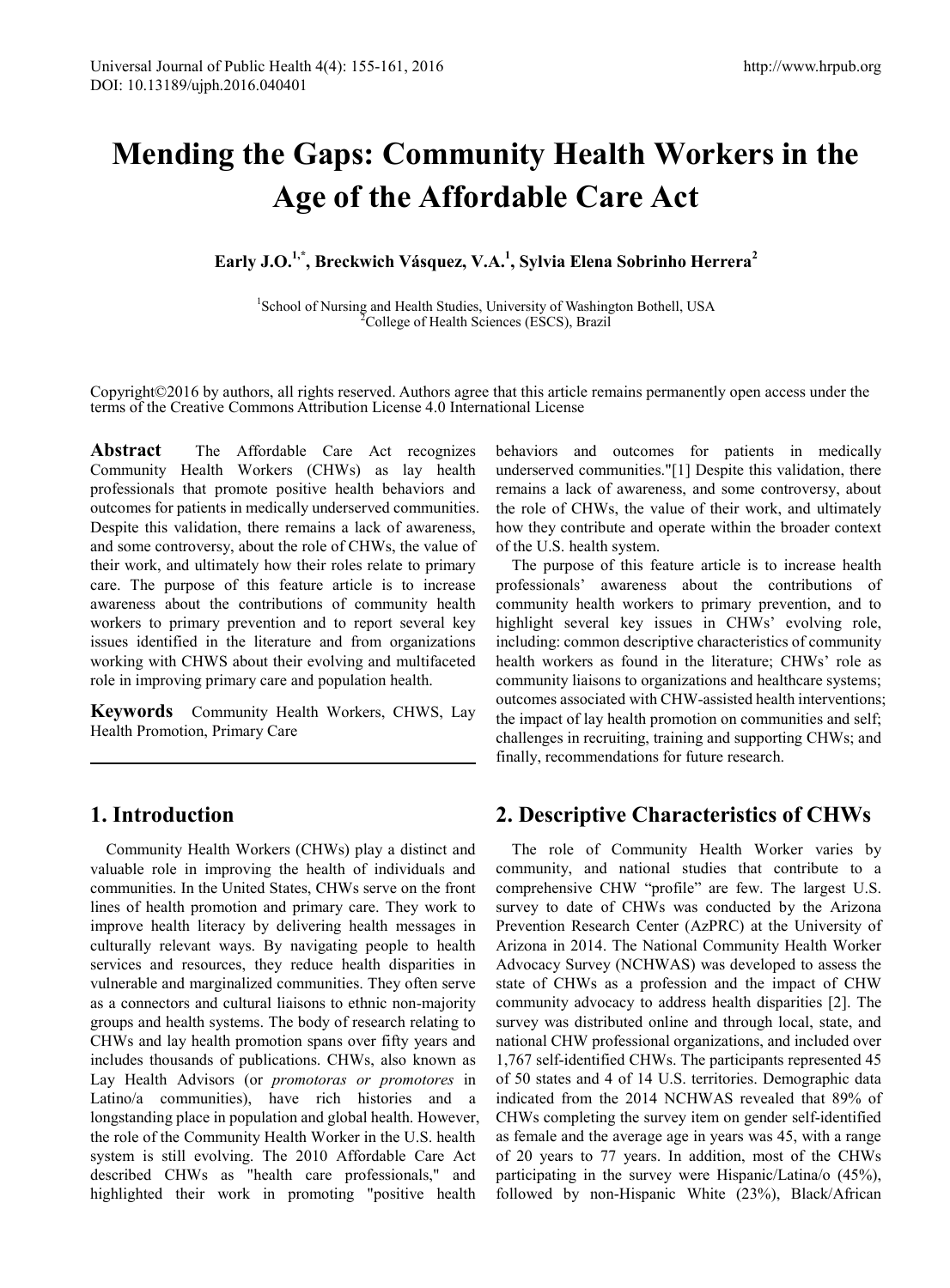American (20%), American Indian/Alaska Native (10%), Other (4%), and Asian/Pacific Islander  $(2\%)$ .<sup>2</sup> These findings were similar to findings from an earlier version of NCHWAS survey as reported by Ingram and colleagues in 2012 [3]. In their article, Ingram et al. (2012) provided descriptive information relating to CHW roles, activities and training. Like findings from the 2014 NCHWAS survey, Ingram et al. (2012) found that most CHWs were female (92%), and self-identified as Hispanic/Latina/o (72.8%) [3].

Regarding education level, findings from both studies<sup>2,3</sup> indicated that most CHWs had at least a high school education or equivalent (GED). In the AzPRC (2014) article, less than 1% of the 1,194 CHWs completing this item on the NCHWAS survey, reported they had less than a high school degree, while 6% indicated "other," and 12% indicated their highest level of education was high school or equivalent (GED) [2]. Sixty-eight percent of the CHWs in this same study indicated they had some college or a college degree while 14% indicated they had a graduate degree [2].

In terms of income, most of the CHWs in the latest AzPRC (2014) study who answered the question about income (69%) reported they worked for pay, and the majority of those CHWs (81%) reported earning less than \$50,000 per year (which could include mix of CHW work and other jobs). CHWs that worked as volunteers and who were unpaid (47%) worked an average of 12 hours [2].

Ingram et al. (2012) also reported that most U.S. CHWs in their sample (n= 371) indicated that they served along border regions (62.6%), and in the West (42.9%), and South (34.4%) [3]. CHWs in the sample were also more likely to work with a non-profit or grassroots organization (36.7%) or community health center (27.2%) compared to clinics or hospitals (19.1%), the health department (8.5%) or "other"  $(8.5\%)$  [3].

Regarding CHW activities and roles, findings from both the 2014 and 2012 NCHWAS surveys demonstrated that CHWs typically participate in a range of activities, inside and outside of clinical settings. CHWs conduct outreach work, linking individuals to health systems, health care, and social services, and may serve as peer counselors and lay health educators. CHWs also reported disseminating health information to a wide variety of audiences and addressing both chronic and infectious disease, with a focus on prevention. Topic most commonly reported, included: accessing health services, diabetes, behavioral/mental health, nutrition, cancer, alcohol and substance abuse, maternal and child health, tuberculosis, HIV, and the management of chronic diseases [2,3]. Recent studies indicate that more experienced CHWs are becoming involved with research and evaluation activities [4].

# **3. CHWs as Trusted Liaisons between Health Organizations and Communities**

The unique role of the CHW in the U.S. healthcare system provides real advantages. CHWs can leverage their

knowledge, relationships and trust within the community to forward prevention efforts with the goal of improving healthy behaviors among those they serve.<sup>3</sup> Studies generally recognize that CHWs are more likely to have effective skills for engaging patients that help to facilitate lifestyle improvements, including modifications in diet and exercise [5,6]. Cultural understanding and community trust-building are essential skills required when working with any community, but especially within marginalized and high-risk populations. In Australia, for example, CHWs with a history of injection drug use, successfully worked with patients who also injected illegal drugs [7]. Results indicated CHWs' personal experience of drug use became an asset, enabling them to build trust with clients, and creating non-judgmental interactions that helped clients become active participants in the management of their healthcare.

It is common and necessary that social and personal characteristics strongly shape CHW roles and their work. According to Ileana Ponce-Gonzalez of Migrant Clinician's Network (2016), an organization that trains and supports CHWs throughout the Pacific Northwest:

*"CHWs are particularly valuable in communities that serve marginalized populations such as immigrants and seasonal migrants, since those communities often lack enough adequately-trained staff to reach this hidden community and a dearth of interventions that appropriately address the social determinants of health that most strongly impact the population [8]."*

# **4. Outcomes Associated with CHW-assisted Health Interventions**

CHWs are uniquely positioned to facilitate change in non-majority, vulnerable, and marginalized communities experiencing inequitable access to health services. Several studies indicate that CHW-led programs and interventions achieve better health outcomes than approaches that do not [9,10,11,12,13,14,15,16,17,18,19]. The literature consistently demonstrates that CHW's roles in primary prevention are substantial in ways that are more often documented using qualitative measures, such as: increasing self-efficacy and feelings of social connectivity; [19,20,21,22,23] improving trust between vulnerable populations and healthcare providers [20]; improving motivation of participants to participate and remain in health programs and activities [10,23], and promoting and enhancing cultural understanding [2,5,7,19, 24]—all factors that are associated with positive health outcomes [25,24].

In a study conducted in Los Angeles, CHWs worked alongside health professionals in a low-income, largely Latino community. They implemented a culturally tailored intervention that involved group education (8 classes) followed by 4 months of individual teaching and coaching (home visits and telephone calls), with the goal of improving lifestyle behaviors related to smoking, diet, and exercise.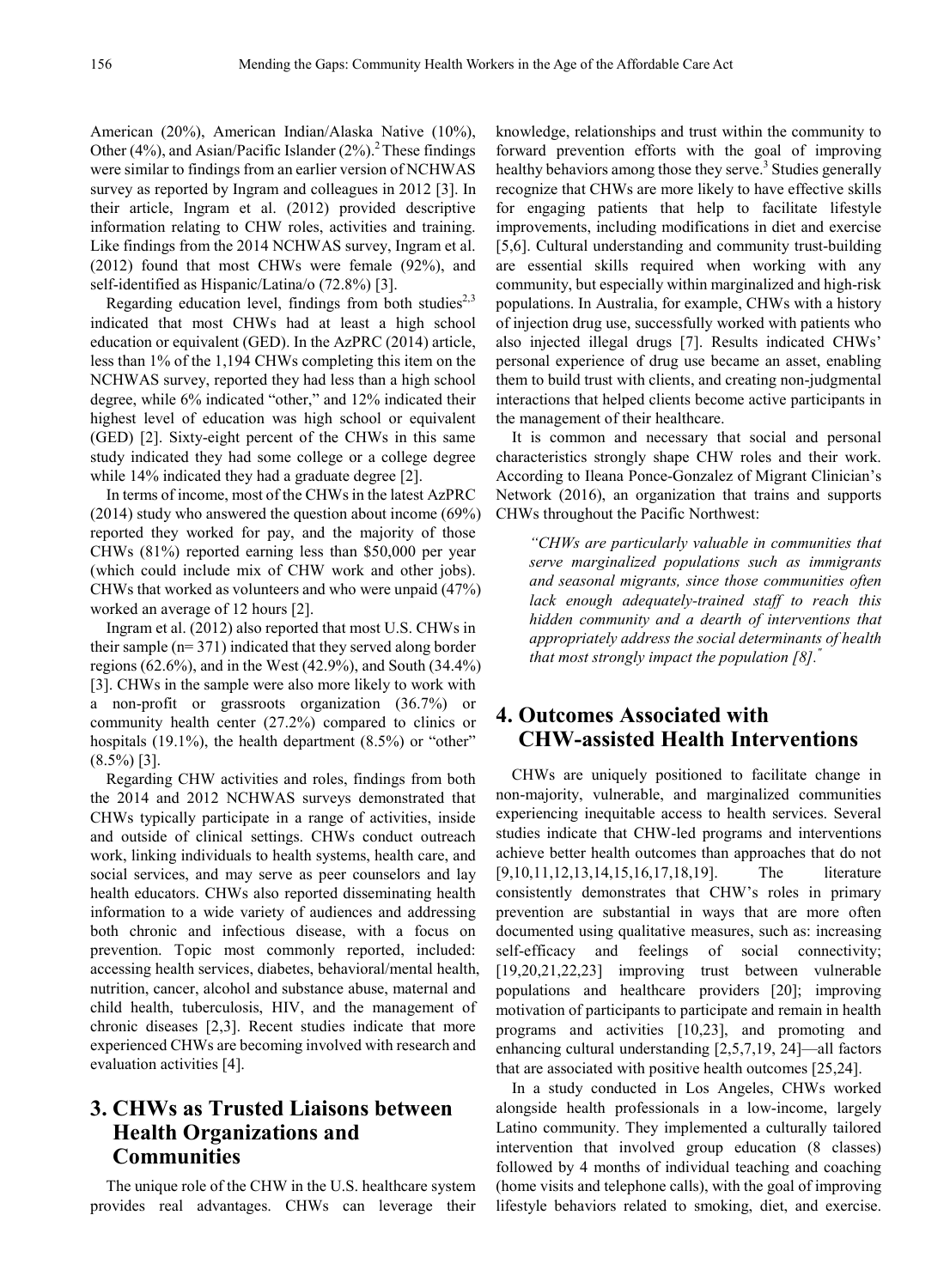Latina CHWs (*promotoras*) motivated behavioral change through videos, role play (skits), and culturally-appropriate brochures. They achieved better attendance at classes than the control group and influenced greater more positive behavioral responses to individual coaching—factors cited as vital for improving outcomes in dietary habits, waist circumference, and physical activity [26].

Another study described how *promotoras* provided education that was specific and appropriate to the people they served—Spanish-speaking farmworkers in North Carolina [24]. Sharing a common culture, these CHWs understood community needs, language, and barriers, enabling them to better share information and facilitate lifestyle changes that resulted in improved outcomes. Similarly, in an Oregon study, CHWs who utilized popular education methods (participatory methods used by Paolo Freire to engage poor communities) within their Latino and African-American communities were able to promote wellness and self-efficacy [27]. CHWs introduced experiential methods such as dinámicas (games with an educational purpose), socio-dramas (short skits illustrating a problem), small group work and other techniques to improve the acquisition and retention of healthcare knowledge. Community members acquired a stronger belief in their ability to create and effect changes in their health.

CHW-led activities have positive results in the management of chronic diseases, most notably diabetes, which in many cases involves lifestyle changes as well as medication management [26,28,29]. Otero-Sabogal and Arretz (2010) reported that team-led disease management programs involving CHWs resulted in improved glycemic control among patients vs. at baseline. Results also indicated higher satisfaction with overall care among these patients *and* their physicians [28]. Empirical outcomes from additional studies show that CHWs are effective in helping patients manage glycemic levels, cholesterol, and hemoglobin (A1c) [6,23]. However, the Rothschild study found no effect on blood pressure control, adherence to medications, or glucose self-monitoring. In another study, *promotoras* demonstrated RN-level accuracy when using non-invasive tools to screen for diabetes and cardio-vascular disease in a Latino migrant farmworker population [29].

These interventions show that CHWs increase the cost-effectiveness of traditional healthcare delivery systems. However, the entire notion of *effectiveness* may be changing, with less focus on precise financial return on investment (ROI), and more emphasis on general health outcomes and reduction in disparities [30]. Relative to this perspective, CHWS have proven they can achieve both and are essential partners in supporting primary prevention. Laura Flores Cantrell, Senior Program Officer for the Washington Dental Services Foundation, provided the following example of how CHWs are helping to improve oral health disparities among communities in Washington State:

*"To reduce oral health disparities in the state of Washington, [we are] investing in engaging, training and expanding CHW programs. In only the first several months of this effort, over 250 CHWs were trained to address oral health. As a result, CHWs are playing a critical role in building individuals' understanding of the interrelationship between oral health and overall health, identifying risk and protective factors that influence oral health in specific communities, and sharing oral health knowledge, tools and resources available in communities to connect people to care" [31].*

#### **5. Transforming Self and Community**

Playing a vital role in improving outcomes in the communities they serve has led to positive effects on CHWs themselves. In North Carolina, CHWs (referred to as Lay Health Advisors in the study) conducted a pesticide safety education program targeting farmworker families. After the program, in-depth interviews with the CHWs revealed an increase in self-efficacy and perceived empowerment, resulting in improved ability to teach and impact their community [24]. CHWs have grown in their work as advocates, promoting the idea that they are leaders in the community, and able to influence community decisions [32]. For *promotoras* in another study, the role was transformative, nurturing a stronger sense of self-efficacy and confidence, which in turn led to greater effectiveness as they interacted with healthcare consumers in their community [33].

Looking more broadly at the effectiveness of CHWs, evidence points toward significant impacts on communities as a whole [24,34]. As CHWs are increasingly integrated into health systems, and part of health teams serving vulnerable and marginalized populations of which they are a part, we see reductions in health disparities, increased use of health services and improved health outcomes [9,35,36,37,38,39]. Ponce-Gonzalez (2016b) explains, "CHWs' non-judgmental nature, their ability to listen and work well with patience over time, fosters meaningful use of the health and social service system and improves health and well-being in communities with complex needs."<sup>39</sup> These community-level improvements increase general awareness of health issues in communities facing the challenges of poverty, language barriers, and poor access to healthcare services [37,27].

Other studies show how CHWs' work may lead them to increase their level of civic engagement and community health advocacy. Farquhar and co-authors (2008) found that using a community-engaged (e.g. popular education) approach to health promotion increased the number of CHWs/promotores who participated at community events, the number holding leadership positions, and CHWs' reported sense of community solidarity [40]. Sabo and colleagues (2013) surveyed a U.S. sample of 371 CHWs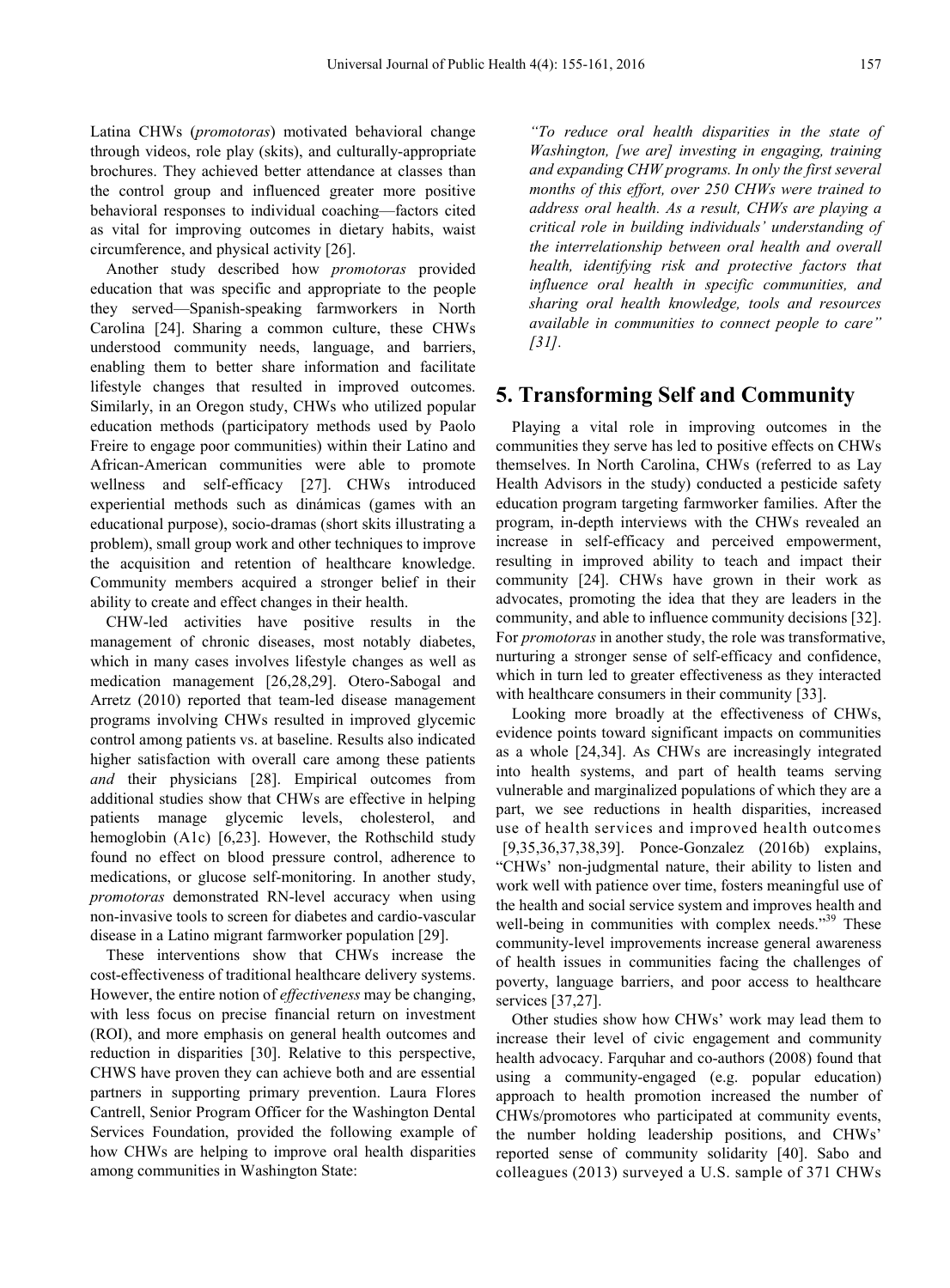(53% Latina/o) and found that over 75% of them were participating in some form of advocacy, ranging from promoting change within their organizations (77%) to participating in civic efforts (57%) to engaging in political advocacy (46%) [41].

There is also evidence of a gradual shift in focus among CHWs over time: shifting away from the "micro" to the "macro" view. Alfaro-Truillo, Valles-Medina, and Vargas-Ojeda(2012) examined characteristics of CHWs / promotores serving communities on the Texas-Mexico border, and through mixed methods, observed a "transformation" from CHWs' initial attention to individual and family health to concerns for the larger community. $42$ Hence, providing additional training and programs to strengthen CHWs' "collective efficacy" (e.g. ability to achieve a task or goal as a group) and advocacy skills may further enhance positive social change within their communities [41].

## **6. Improving Recruitment, Training and Retention of CHWs**

Examining the motivations of individuals, mostly women, for becoming CHWs can inform recruitment and retention efforts. Ramirez-Valles (1999) was one of the first to publish on the topic of motivators and facilitators for becoming a CHW.<sup>43</sup> Personal development and self-actualization emerged as primary themes in the narratives of *promotoras*. Ramirez-Valles (2001) explored this topic further and determined that there are four categories that describe women's motives for becoming a CHW: getting out, serving, learning, and women's betterment [44]. The story of Maria, who became a CHW after immigrating to New York from Puerto Rico illustrates this pattern. Becoming a CWH enabled her to serve her community, which she describes as a labor of love, and 'her passion'; it also enabled her to participate in work that she felt improved her own life [45]. These compelling personal narratives shed light on the nature and motivating factors that lead many people (primarily women) into community health work as well as factors that keep them engaged in it (e.g., providing ongoing opportunities for self and professional development; working with communities to initiate change, etc.).

Research has also shown that a CHWs' experiences with "success" also impact their motivation to continue as a CHW [38]. Programs and organizations that address social determinants are more likely to achieve improved health outcomes, and this can have a positive impact on a CHW's feelings about their work and sense of fulfillment. For example, Cherrington et al. (2008) showed that interventions focused exclusively on diabetes achieved greater success when CHWs were more aware of non-medical issues that impacted health outcomes and lifestyle, such as one's proximity to stores with fresh fruits and vegetables, one's income level, and physical environment [38]. CHWs can be more successful when interventions account for these

broader socio-ecological factors, and support CHWs efforts to address them.

Additional factors, such as cross-cultural communication and cultural humility can impact CHW recruitment and retention. Health professionals and clinicians who display greater cultural humility and understanding are more likely to perceive CHWs as valuable contributors to a healthcare team [5]. Cultural humility is also a key factor to improving quality of healthcare for non-majority and marginalized populations [4,37.5].

Immigration status may serve as a barrier to recruitment and advancement of promotores/as. Eleanor Marsh, President of the Washington Hispanic Nurses Association, offers this explanation:

*"A person's undocumented status is a double jeopardy for them. It is challenging to address the needs of their communities, while they, themselves, suffer daily stress due to laws preventing them from receiving compensation and certificates for their professional development. For example, a promotora leader who was given the opportunity to participate in a health-related training workshop confided in me that she could not accept the opportunity due to laws surrounding her immigration status. Yet, she still contributes directly to improving the health of those in her community while organizations and the larger society benefit from her efforts but turn a blind eye to her situation (Marsh, 2016)" [47].*

Finally, despite strong commitment among CHWs, low pay remains a factor in retaining experienced CHWs [38]. Some CHWs are not paid and are expected to volunteer their time as an act of "service" [2]. Alfaro-Trujillo and colleagues (2012) found that for many CHWs, "the monetary compensation is a fee necessary to cover the expenses involved in community work" [42]. Furthermore, some CHWs who are paid indicate that the compensation they receive is not high enough; some are required to obtain additional work to help support their families [42]. Cantrell (2016b) argues, "*For the CHW workforce to expand and thrive, it is important to secure a sustainable funding mechanism*" [48]. With studies emerging showing the cost-effectiveness of CHW and lay health promotion programs, and the reimbursement for CHWs through the ACA, compensation should be a priority issue for organizations working with CHWs [49].

# **7. Discussion**

Given CHWs benefit to population health and to their own health and development, expanded and improved efforts to train and support CHWs are warranted. Evidence is clear that CHWs can benefit from specific training that improves skills, increases confidence, and promotes a more contextualized view of client needs [50]. Historically, specific training for CHWs has been inconsistent. However, Kash, May &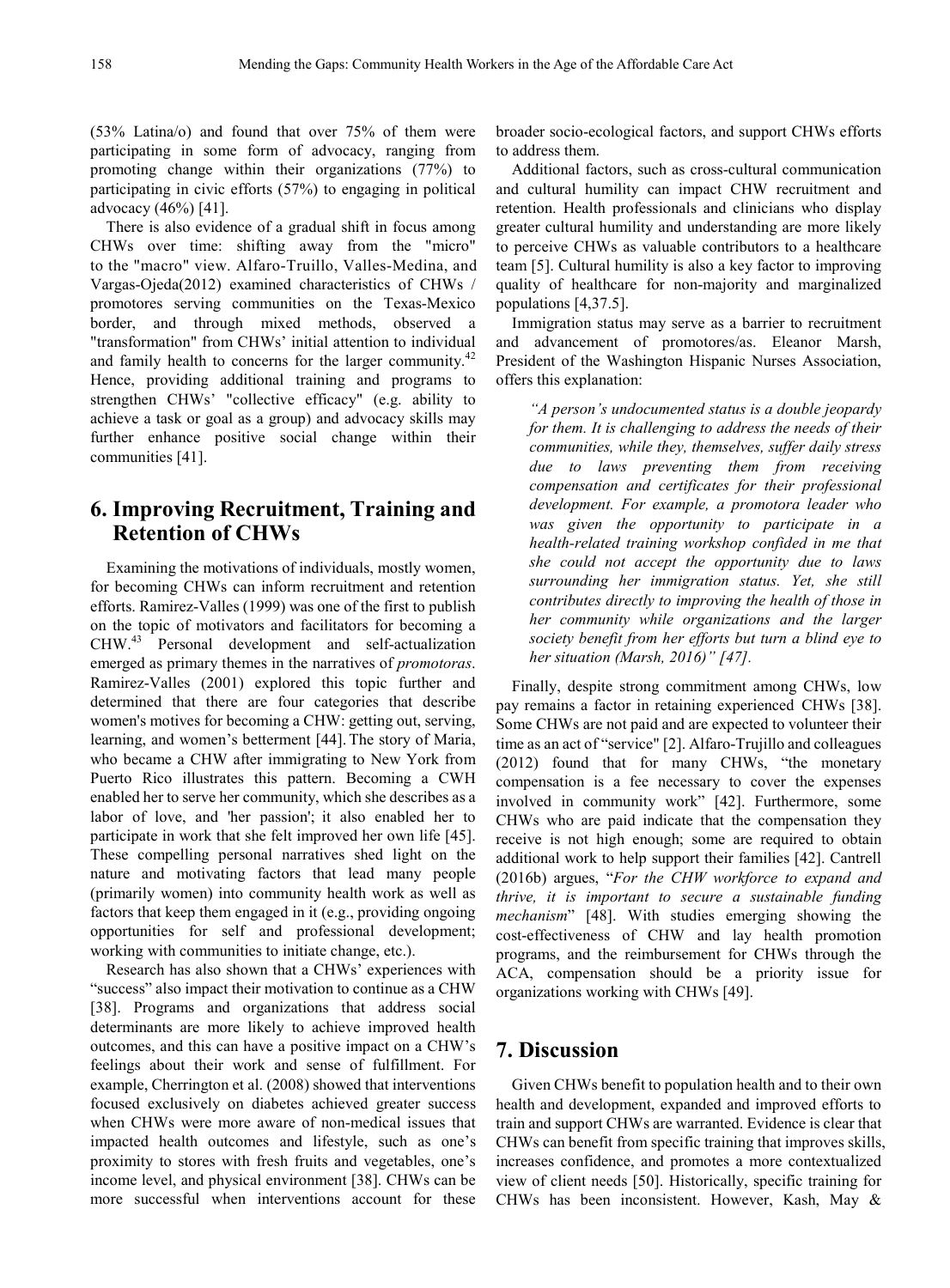Tai-Seale (2007) indicated that valuable trends in CHW professional development are emerging, including formal schooling at the community college level, on-the-job training for improving standards of care, and certification at the state level.22 This uneven landscape may limit the recognition and perception of CHWs as valued members of health-care teams. In fact, a lack of state certification has been shown to impact RN's perception of CHWs' ability to deliver quality healthcare in a team setting [51]. RNs in the study showed more acceptance of working with CHWs in team-based care if the CHWs had completed state certification. This provides impetus for improved and/or expanded training and support for CHWs at the state level. States such as California, Texas, and Massachusetts provide individual certification and training for CHWs as well as for organizations that provide training for CHWs.

However, what is meant by "training" can differ vastly from one state to the next due in large part to the ongoing debate about what constitutes a common core of competencies for CHWs [52,54]. In addition, certification, in some states, can cost over \$1,000 and this is not affordable for prospective CHWs. In addition, access to certification training may be a problem for those living outside of urban areas and may also be inaccessible due to language barriers. For example, not all states, even those serving burgeoning Latino/Hispanic populations, offer trainings in Spanish. Moreover, since not all states require CHW certification, there may be a lack of incentive to complete it—especially in light of certification costs and other barriers previously mentioned. Finally, there is currently no published evidence that CHW certification increases employment opportunities, improves working conditions, and/or increases pay compared to CHWs that are not certified [54].

Overall, there is significant evidence that health programs involving CHWs report more favorable outcomes than those that do not, so efforts to further integrate and support the CHWs as contributors to the health system and into team-based approaches to healthcare delivery are warranted. Research has shown that team-based approaches to healthcare delivery that partner with CHWs enhance a patient's self-management skills, feelings of trust, clinical outcomes, and satisfaction with overall care [28].

## **8. Conclusions**

The road ahead offers great opportunities for CHWs and their role in primary care, though in many cases, this will depend on effective policy changes and a continued effort to increase awareness of how CHWs play a valuable role in health promotion, prevention, advocacy and research. Most states are still trying to determine the best way forward. However, there is much to learn from states such as Massachusetts and Minnesota, which have modeled how CHWs can be engaged in authentic collaboration with allies in health care, public health, academia, non-profits and charitable organizations to lead policy change, advance

health equity, and expand the role of CHWs [1]. In Massachusetts and Minnesota, policy changes and certification programs for CHWs were informed by organized assessments of the CHW workforce, establishing groups to respond to and review the assessment findings, and finally taking legislative action to support integration of CHWs into the healthcare system [55]. In Massachusetts, the following were identified as key elements in a successful campaign to enact legislation requiring the state to develop a CHW certification program: 1) nurturing CHW leadership and organizational capacity; 2) defining CHW workforce issues as linked to politically salient problems; 3) building viable policy proposals; and 4) pursuing an advocacy strategy.<sup>1</sup> However, as mentioned previously, increasing certification programs alone does not result in increased employment opportunities for CHWs [54]. Effective advocacy to promote the role of CHWs is needed as well as increased public understanding of the vital role CHWs play within the broader healthcare system.

Furthermore, creating opportunities for inter-professional education as part of certification programs, or offering CHW trainings in partnership with medical schools, hospitals, clinics, and community health centers, will help to enhance the integration of CHWs into team-based primary care models. Moving forward, there is a need to explore the impact of CHW certification on the integration of CHWs within organizations, especially within healthcare systems. There is also a need for researchers to further examine the complex (and sometimes competing) forces that support or inhibit the recognition and integration of CHWs as valuable contributors to primary care and community health. These will be the first steps to achieving a broader, deeper, and ultimately more effective team-based approach to population health and healthcare within the U.S. health system.

#### **REFERENCES**

- [1] Mason, T, Wilkinson, G, Nannini, A, Martin, CM, Fox, D, Hirsch, G. Winning Policy Change to Promote Community Health Workers: Lessons from Massachusetts in the Health Reform Era. *American Journal of Public Health.* 2012: 101, 12.
- [2] Arizona Prevention Research Center [AzPRC] (2014). National community health worker advocacy survey: 2014 preliminary data report for the United States and Territories. Zuckerman College of Public Health. University of Arizona. Retrieved at michwa.org.
- [3] Ingram, M, Reinschmidt, KM, Schachter, KA, Davidson, CL, Sabo, SJ, De Zapien, JG, Carvajal, SC. Establishing a Professional Profile of Community Health Workers: Results from a National Study of Roles, Activities and Training. *J Community Health.* 2012; 37, 529 - 537.
- [4] St John, JA, Johnson, CM, Sharkey, JR, Dean, WR, Arandia, G. Empowerment of promotoras as promotora-researchers in the Comidas Saludables & Gente Sana en las Colonias del Sur de Tejas (Healthy Food and Healthy People in South Texas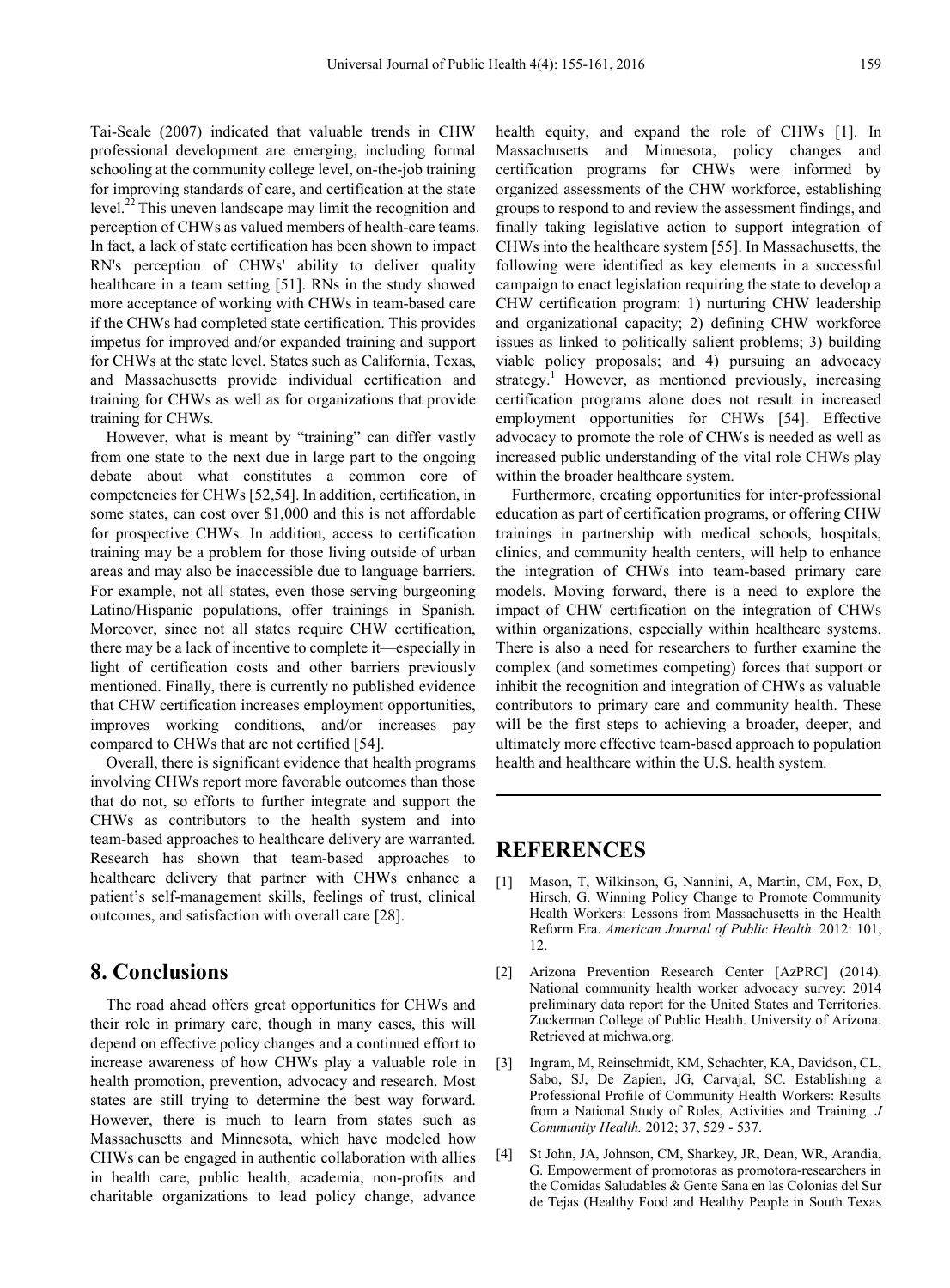Colonias) program. *J Prim Prev.* 2013; 34(1-2), 41-57. doi: 10.1007/s10935-013-0296-1.

- [5] Mobula, LM, Okoye, MT, Boulware, LE, Carson, KA, Masrsteller, JA, Cooper, LA. Cultural Competence and Perceptions of Community Health Workers' Effectiveness for Reducing Health Care Disparities. *Journal of Primary Care and Community Health*. 2015; 6(1), 10-15.
- [6] Rothschild, S, Martin, M, Swider, S, Lynas, C, Janssen, I, Avery, E, Powell, L. Mexican American Trial of Community Health Workers: A Randomized Controlled Trial of a Intervention of Mexican-Americans with Type 2 Diabetes. *Am Journal Public Health.* 2014; 104, 8.
- [7] Morgan, K, Lee, J, Sebar, B. Community health workers: A bridge to healthcare for people who inject drugs. Population and Social Health Research Program, School of Medicine, Griffith University, Gold Coast, Australia. *International Journal of Drug Policy.* 2015*;* 26, 380–387.
- [8] Ponce-Gonzalez, I (2016a). Personal communication, January 4, 2016.
- [9] Arcury, TA, Marin, A, Snively, BM, Hernandez-Pelletier, M, Quandt, SA (2009). Reducing farmworker residential pesticide exposure: evaluation of a lay health advisor intervention. *Health Promot Pract, 10*(3), 447-455. doi: 10.1177/15248399073014091524839907301409
- [10] Balcazar, H, Alvarado, M, Hollen, ML, et al. Salud Para Su Corazon-NCLR: a comprehensive Promotora outreach program to promote heart-healthy behaviors among hispanics. *Health Promot Pract.* 2006; 7(1), 68-77. doi: 7/1/68 [pii]10.1177/1524839904266799.
- [11] Borges, WJ, Ostwald, SK. Improving foot self-care behaviors with Pies Sanos. *West J Nurs Res.* 2008;30(3), 325-341; discussion 342-329. doi: 0193945907303104 [pii]10.1177/0 193945907303104.
- [12] Fernandez, ME, McCurdy, SA, Arvey, SR, et al. (2009). HPV knowledge, attitudes, and cultural beliefs among Hispanic men and women living on the Texas-Mexico border. *Ethn Health, 14*(6), 607-624. doi: 10.1080/135578509032486219 17310884.
- [13] Forster-Cox, SC, Mangadu, T, Jacquez, B, & Corona, A. The effectiveness of the promotora (community health worker) model of intervention for improving pesticide safety in US/Mexico border homes. *Calif. J. Health Promo.* 2007;5, 62-75.
- [14] Ingram M, Sabo, S, Rothers, J, Wennerstrom, A, de Zapien, JG. Community Health Workers and Community Advocacy: Addressing Health Disparities. *J Community Health.* 2008; 33, 417–424.
- [15] Larkey, L. Las mujeres saludables: reaching Latinas for breast, cervical and colorectal cancer prevention and screening. *J Community Health.* 2006; 31(1), 69-77.
- [16] Lewin, S, Munabi-Babigumira, S, Glenton, C, et al. Lay health workers in primary and community health care for maternal and child health and the management of infectious diseases. *Cochrane Database Syst Rev.* 2010;(3), CD004015. doi: 10.1002/14651858.CD004015.pub3
- [17] Lujan, J, Ostwald, SK, Ortiz, M. Promotora diabetes intervention for Mexican Americans. *Diabetes Educ.* 2007; 33(4), 660-670. doi: 33/4/660 0.1177/0145721707304080
- [18] Ramos, RL, Green, NL, Shulman, LC. Pasa la Voz: using peer driven interventions to increase Latinas' access to and utilization of HIV prevention and testing services. *J Health Care Poor Underserved.* 2009; 20(1), 29-35. doi: 10.1353/hpu.0.0124S1548686908100043
- [19] Reinschmidt, KM, Hunter, J B, Fernandez, ML, Lacy-Martinez, CR, Guernsey de Zapien, J, Meister, J. Understanding the success of promotoras in increasing chronic diseases screening. *J Health Care Poor Underserved.*  2006; 17(2), 256-264.
- [20] Ayon, C. Service needs among Latino immigrant families: implications for social work practice. *Soc Work.* 2014; 59 (1), 13-23.
- [21] Glenton, C, Colvin, CJ, Carlsen, B, et al. Barriers and facilitators to the implementation of lay health worker programmes to improve access to maternal and child health: qualitative evidence synthesis. *Cochrane Database Syst Rev.*  2013; 10, CD010414. doi:10.1002/14651858.CD010414.pub 2,
- [22] Kash, B, May, M, Tai-Seale, M. Community health worker training and certification programs in the United States: Findings from a national survey. *Health Policy*. 2007; 80, 32-42.
- [23] Konkiak-Griffin, D, et al. A community Health worker-led lifestyle behavior intervention for Latina (Hispanic) women: Feasibility and outcomes of a randomized controlled trial. *International Journal of Nursing Studies.*2015; 52, 75-87.
- [24] Trejo, G, Arcury, TA, Grzywacz, JG, Tapia, J, Quandt, S. Barriers and Facilitators for Promotoras' Success in Delivering Pesticide Safety Education to Latino Farmworker Families: La Familia Sana. *Journal of Agromedicine*. 2013; 18, 75–86.
- [25] Keller, C, Records, K, Coe, K, et al. Promotoras' roles in integrative validity and treatment fidelity efforts in randomized controlled trials. *Fam Community Health.* 2012; 35(2), 120-129. doi: 10.1097/FCH.0b013e31824650a600003 727-201204000-00006.
- [26] Ryabov, I. Cost-effectiveness of Community Health Workers in controlling diabetes epidemic on the U.S.-Mexican border. *Public Health.* 2014; 128, 636-642.
- [27] Wiggins, N, Johnson, D, Avilac, M, et al. Using popular education for community empowerment: perspectives of Community Health Workers in the Poder es Salud/Power for Health program. *Critical Public Health.* 2009; 19, 1, 11–22.
- [28] Otero-Sabogal, R, Arretz, D, et al. Physician–community health worker partnering to support diabetes self-management in primary care. *Quality in Primary Care.* 2010; 18, 363–72.
- [29] Thompson, R. et al. Risk Screening for Cardiovascular Disease and Diabetes in Latino Migrant Farmworkers: A Role for the Community Health Work. *J Community Health,* 40. 2015; 131-137.
- [30] Rush, Carl H. Return on Investment from Employment of Community Health Workers. *J Ambulatory Care Manage*. 2012; 35, 2, 133–137.
- [31] Flores Cantrell, L. (2016a). Personal communication. January 8, 2016.
- [32] Ingram M, Sabo, S, Rothers, J, Wennerstrom, A, de Zapien,